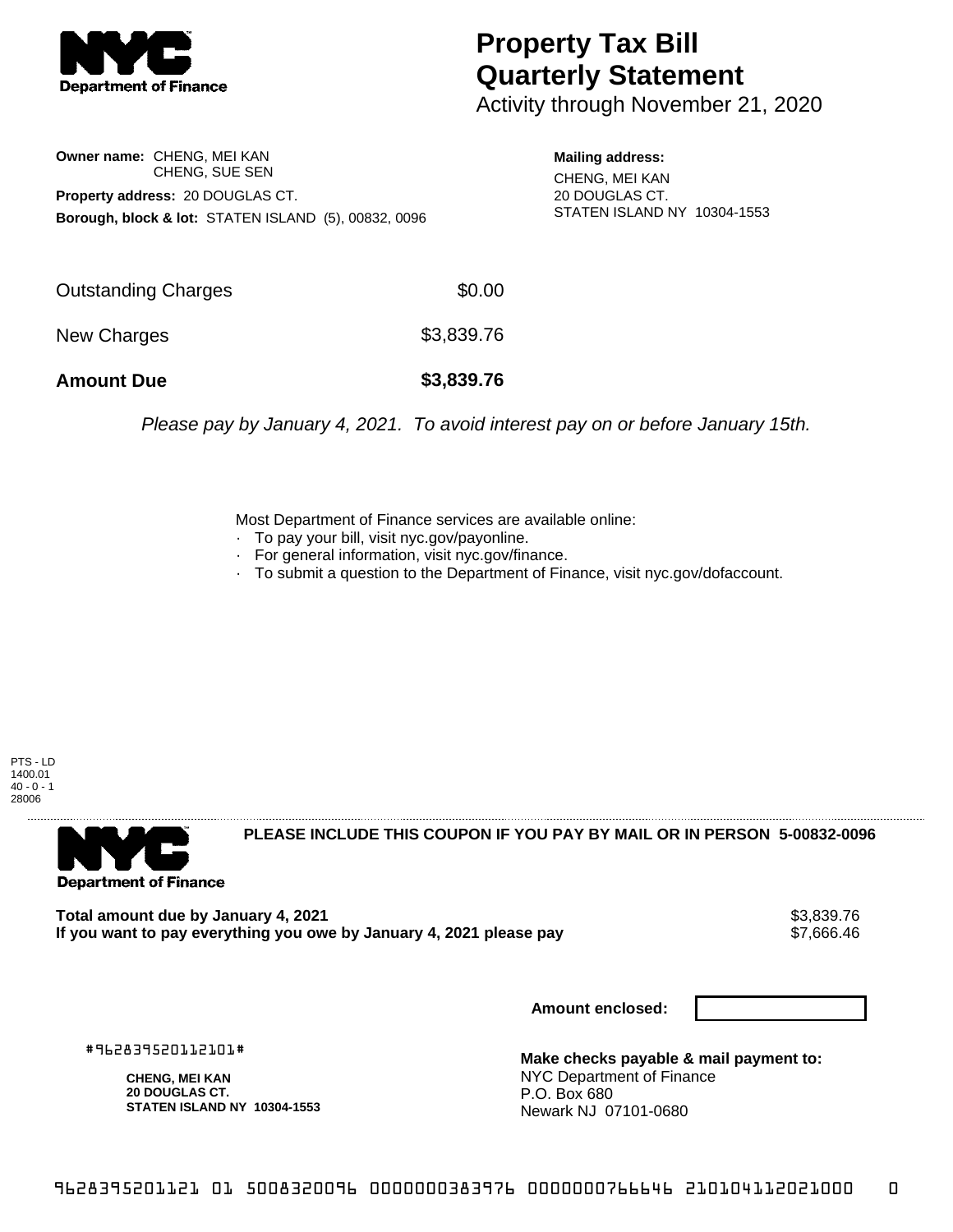

| <b>Activity Date Due Date</b>                                              | Amount              |
|----------------------------------------------------------------------------|---------------------|
|                                                                            | \$0.00              |
| 01/01/2021                                                                 | \$3,885.40          |
|                                                                            | $$-45.64$           |
|                                                                            | \$3,839.76          |
| <b>Activity Date</b><br><b>Due Date</b>                                    | <b>Amount</b>       |
| 04/01/2021                                                                 | \$3,885.40          |
|                                                                            | $$-45.64$           |
|                                                                            | \$3,839.76          |
| If you want to pay everything you owe by January 4, 2021 please pay        | \$7,666.46          |
| If you pay everything you owe by January 4, 2021, you would save:          | \$13.06             |
| How We Calculated Your Property Tax For July 1, 2020 Through June 30, 2021 |                     |
| Overall                                                                    |                     |
| <b>Tax Rate</b>                                                            |                     |
| 21.1670%                                                                   |                     |
| 21.0450%                                                                   |                     |
|                                                                            |                     |
|                                                                            | <b>Taxes</b>        |
| \$74,822                                                                   |                     |
|                                                                            |                     |
| \$15,746.32                                                                | \$15,746.32         |
| $$-1,410.00$                                                               | $$-296.00**$        |
|                                                                            | \$15,450.32         |
|                                                                            | \$15,541.60         |
| <b>Change In Property Tax Bill Based On New Tax Rate</b>                   | $$ -91.28$          |
|                                                                            | \$74,822 x 21.0450% |

Please call 311 to speak to a representative to make a property tax payment by telephone.

## **Home banking payment instructions:**

- 1. **Log** into your bank or online bill pay website.
- 2. **Add** the new payee: NYC DOF Property Tax. Enter your account number, which is your boro, block and lot, as it appears here: 5-00832-0096 . You may also need to enter the address for the Department of Finance. The address is P.O. Box 680, Newark NJ 07101-0680.
- 3. **Schedule** your online payment using your checking or savings account.

## **Did Your Mailing Address Change?**

If so, please visit us at **nyc.gov/changemailingaddress** or call **311.**

When you provide a check as payment, you authorize us either to use information from your check to make a one-time electronic fund transfer from your account or to process the payment as a check transaction.